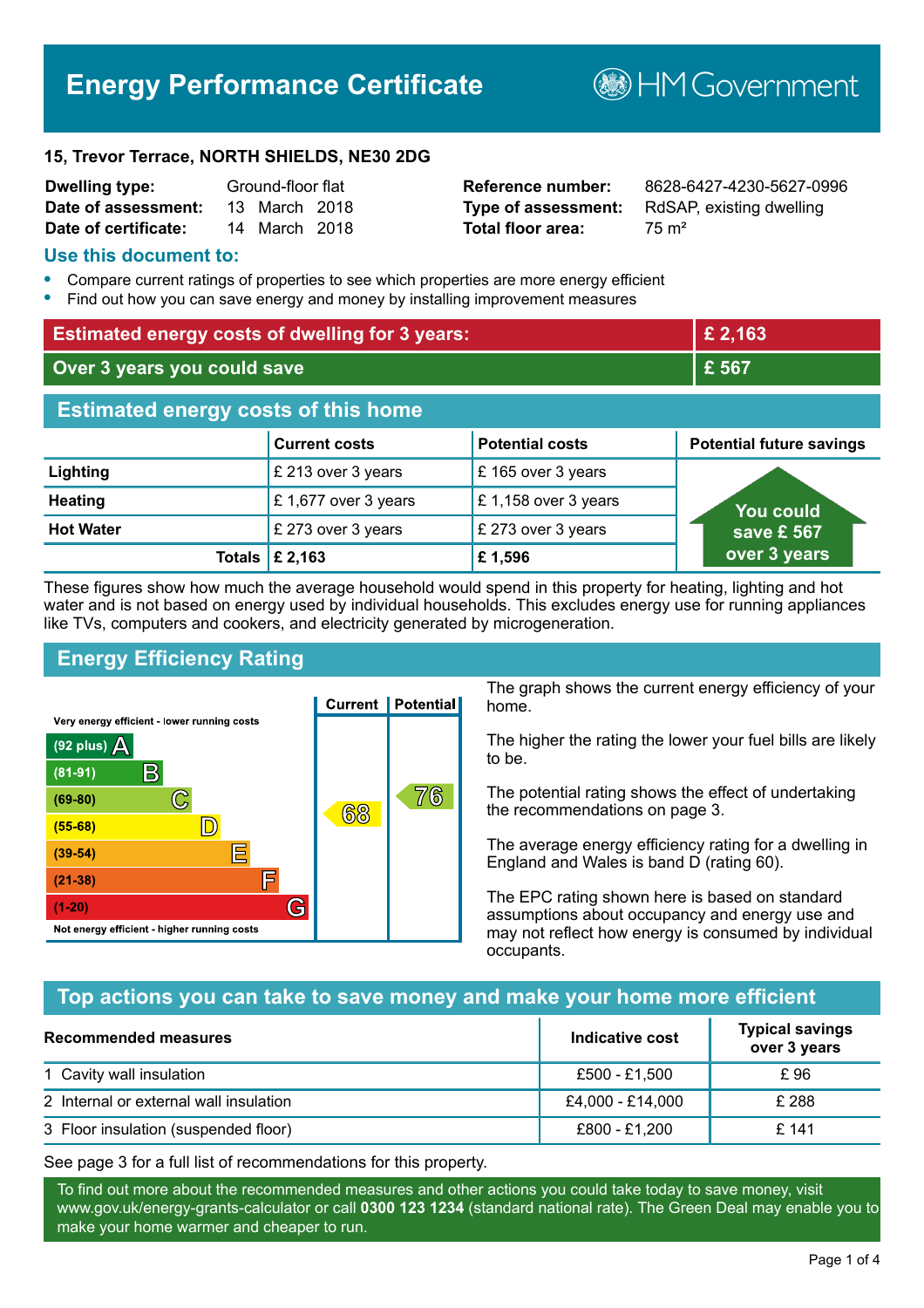**Energy Performance Certificate**

#### **Summary of this home's energy performance related features**

| <b>Element</b>        | <b>Description</b>                                  | <b>Energy Efficiency</b> |
|-----------------------|-----------------------------------------------------|--------------------------|
| Walls                 | Solid brick, as built, no insulation (assumed)      | ★☆☆☆☆                    |
|                       | Cavity wall, as built, partial insulation (assumed) | ★★★☆☆                    |
| Roof                  | (another dwelling above)                            |                          |
| Floor                 | Suspended, no insulation (assumed)                  |                          |
|                       | Solid, no insulation (assumed)                      |                          |
| Windows               | Fully double glazed                                 | ★★★☆☆                    |
| Main heating          | Boiler and radiators, mains gas                     | ★★★★☆                    |
| Main heating controls | Programmer and room thermostat                      | ★★★☆☆                    |
| Secondary heating     | None                                                |                          |
| Hot water             | From main system                                    | ★★★★☆                    |
| Lighting              | Low energy lighting in 71% of fixed outlets         | *****                    |

Current primary energy use per square metre of floor area: 244 kWh/m² per year

The assessment does not take into consideration the physical condition of any element. 'Assumed' means that the insulation could not be inspected and an assumption has been made in the methodology based on age and type of construction.

See addendum on the last page relating to items in the table above.

#### **Low and zero carbon energy sources**

Low and zero carbon energy sources are sources of energy that release either very little or no carbon dioxide into the atmosphere when they are used. Installing these sources may help reduce energy bills as well as cutting carbon. There are none provided for this home.

# **Your home's heat demand**

For most homes, the vast majority of energy costs derive from heating the home. Where applicable, this table shows the energy that could be saved in this property by insulating the loft and walls, based on typical energy use (shown within brackets as it is a reduction in energy use).

| <b>Heat demand</b>           | <b>Existing dwelling</b> | Impact of loft<br>insulation | Impact of cavity<br>wall insulation | Impact of solid<br>wall insulation |
|------------------------------|--------------------------|------------------------------|-------------------------------------|------------------------------------|
| Space heating (kWh per year) | 9.988                    | N/A                          | (728)                               | (2, 155)                           |
| Water heating (kWh per year) | 2.023                    |                              |                                     |                                    |

You could receive Renewable Heat Incentive (RHI) payments and help reduce carbon emissions by replacing your existing heating system with one that generates renewable heat, subject to meeting minimum energy efficiency requirements. The estimated energy required for space and water heating will form the basis of the payments. For more information, search for the domestic RHI on the www.gov.uk website.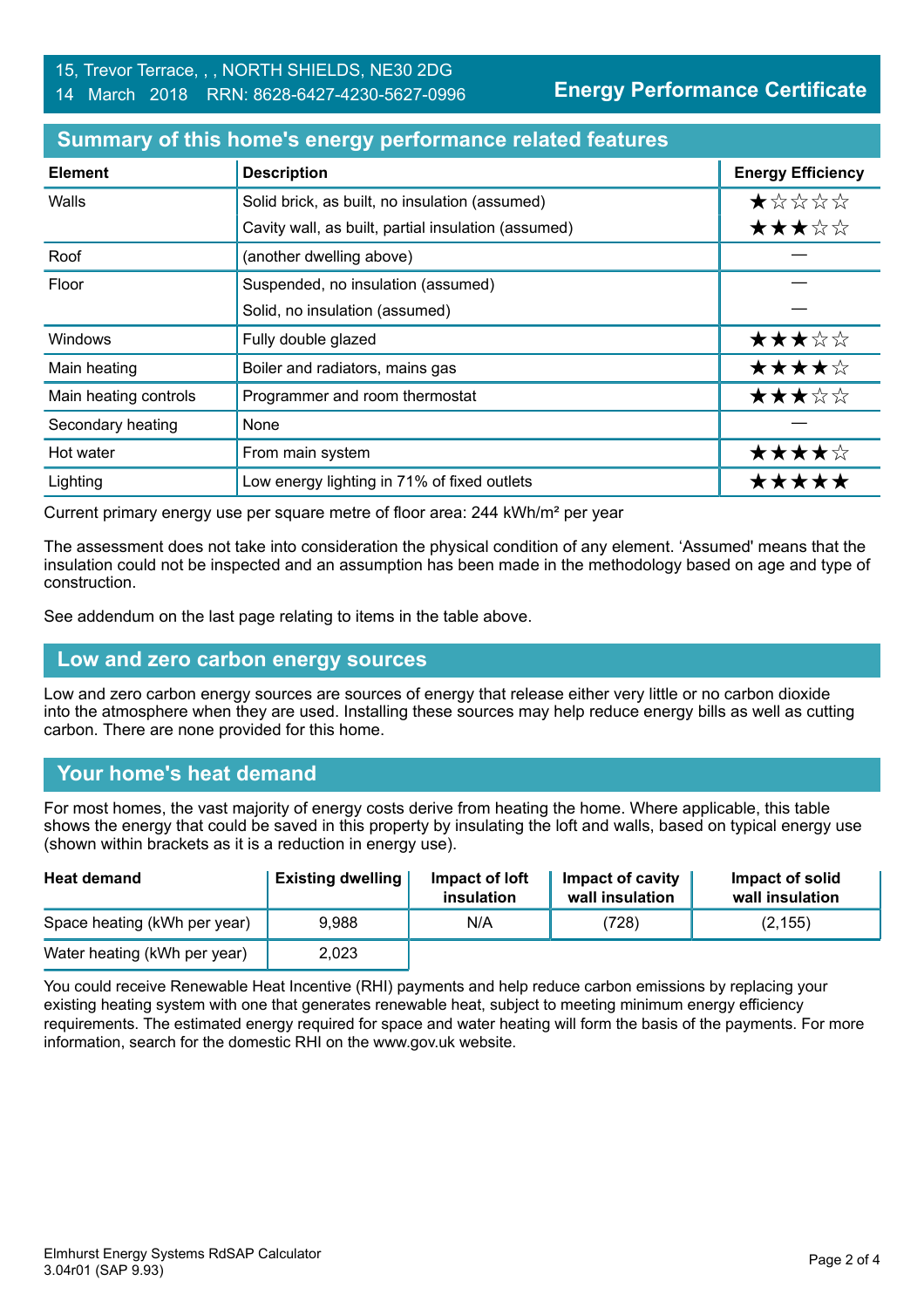#### 15, Trevor Terrace, , , NORTH SHIELDS, NE30 2DG 14 March 2018 RRN: 8628-6427-4230-5627-0996

## **Recommendations**

The measures below will improve the energy performance of your dwelling. The performance ratings after improvements listed below are cumulative; that is, they assume the improvements have been installed in the order that they appear in the table. Further information about the recommended measures and other simple actions you could take today to save money is available at www.gov.uk/energy-grants-calculator. Before installing measures, you should make sure you have secured the appropriate permissions, where necessary. Such permissions might include permission from your landlord (if you are a tenant) or approval under Building Regulations for certain types of work.

| <b>Recommended measures</b>               | Indicative cost  | <b>Typical savings</b><br>per year | <b>Rating after</b><br>improvement |
|-------------------------------------------|------------------|------------------------------------|------------------------------------|
| Cavity wall insulation                    | £500 - £1,500    | £ 32                               | C69                                |
| Internal or external wall insulation      | £4,000 - £14,000 | £96                                | C73                                |
| Floor insulation (suspended floor)        | £800 - £1,200    | £47                                | C75                                |
| Low energy lighting for all fixed outlets | £10              | £14                                | C76                                |

## **Opportunity to benefit from a Green Deal on this property**

Green Deal Finance allows you to pay for some of the cost of your improvements in instalments under a Green Deal Plan (note that this is a credit agreement, but with instalments being added to the electricity bill for the property). The availability of a Green Deal Plan will depend upon your financial circumstances. There is a limit to how much Green Deal Finance can be used, which is determined by how much energy the improvements are estimated to **save** for a 'typical household'.

You may be able to obtain support towards repairs or replacements of heating systems and/or basic insulation measures, if you are in receipt of qualifying benefits or tax credits. To learn more about this scheme and the rules about eligibility, call the Energy Saving Advice Service on **0300 123 1234** for England and Wales.